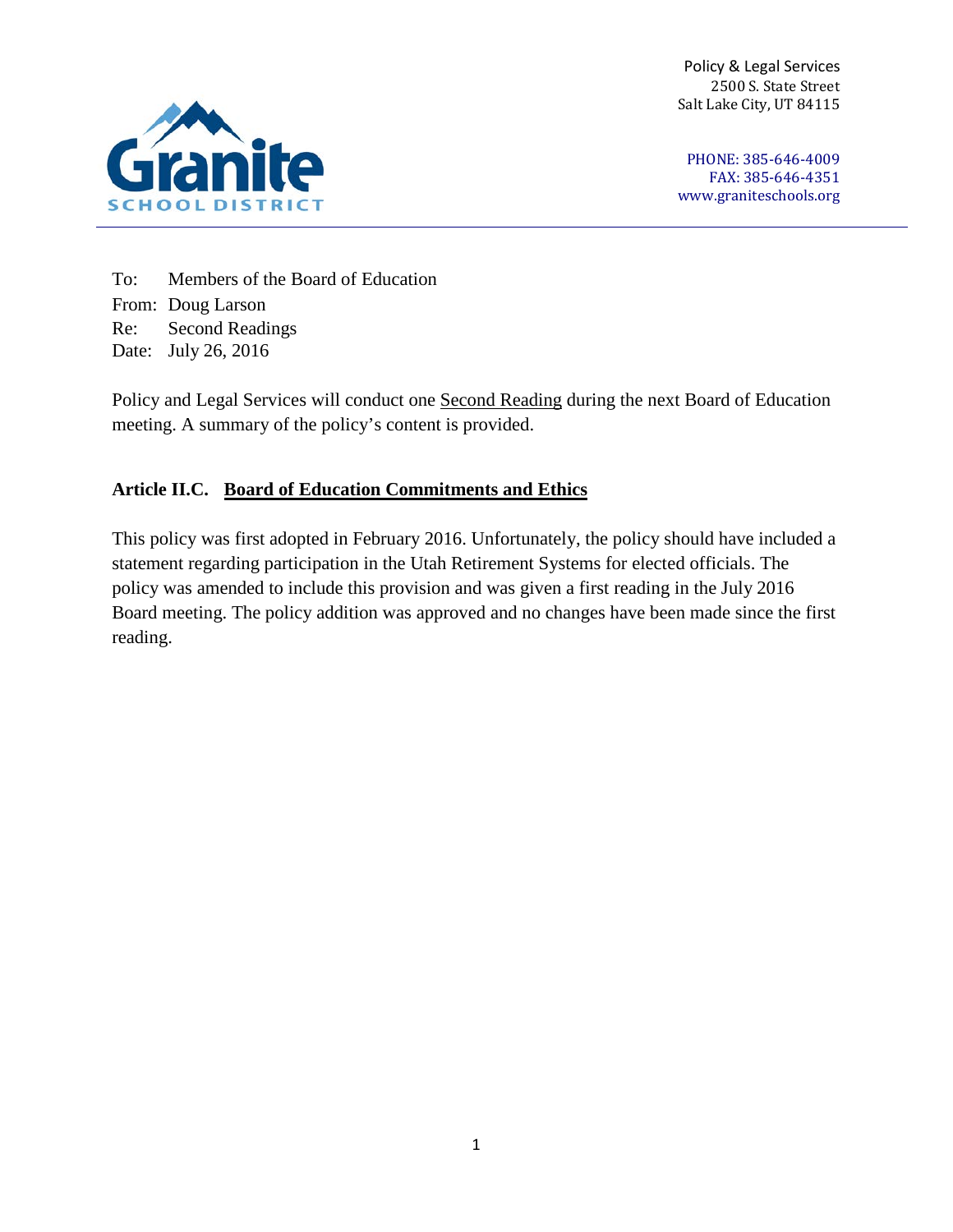## Article II.C. Board of Education Commitments and Ethics

## A. Board of Education Commitments

The Board and its members commit to standards of conduct that are consistent with the public trust placed in elected officials. Accordingly, the Board and its members will:

- 1. strive to make policies that promote the educational growth and development of all students;
- 2. endeavor to appoint the most competent person available as superintendent of schools and hold that superintendent responsible for carrying out the vision, mission, and goals of the District in the administration of its schools;
- 3. support and allow administrators, teachers, and staff to function in their authorized capacities while holding employees responsible for carrying out the District's vision, mission, and goals in their respective roles;
- 4. seek to employ the best qualified personnel available without regard to race, color, sex, pregnancy, religion, national origin, age, marital status, disability, sexual orientation, or gender identity—except when justified to meet a bona fide occupational requirement (*see* 20 U.S.C. 1681 *et seq.*; Utah Code, §34A-5-101 *et seq*.; and Utah Administrative Code, R277-112);
- 5. promulgate policies and procedures dedicated to maintaining a learning and working environment in the District free of discrimination and unlawful harassment, including sexual harassment;
- 6. promulgate policies and procedures that ensure operational transparency, including directing employees to maintain, manage, and where appropriate, produce records consistent with federal and state laws (s*ee* 20 U.S.C. § 1232g; 34 C.F.R. Part 99; and Utah Code, 63-2-101 *et seq.*);
- 7. attend Board meetings, insofar as possible, being informed and prepared to discuss and act upon the items on the Board agenda;
- 8. conduct Board business in compliance with the *Utah Open Meetings Act* (Utah Code, §52-4-1 *et seq.*);
- 9. exercise Board authority exclusively to perform legislative and judicial functions;
- 10. encourage free expression of opinion and seek regular communication and feedback from the public;
- 11. work toward consensus in Board decision making and foster respectful and civil working relationships with other Board members and with the superintendent and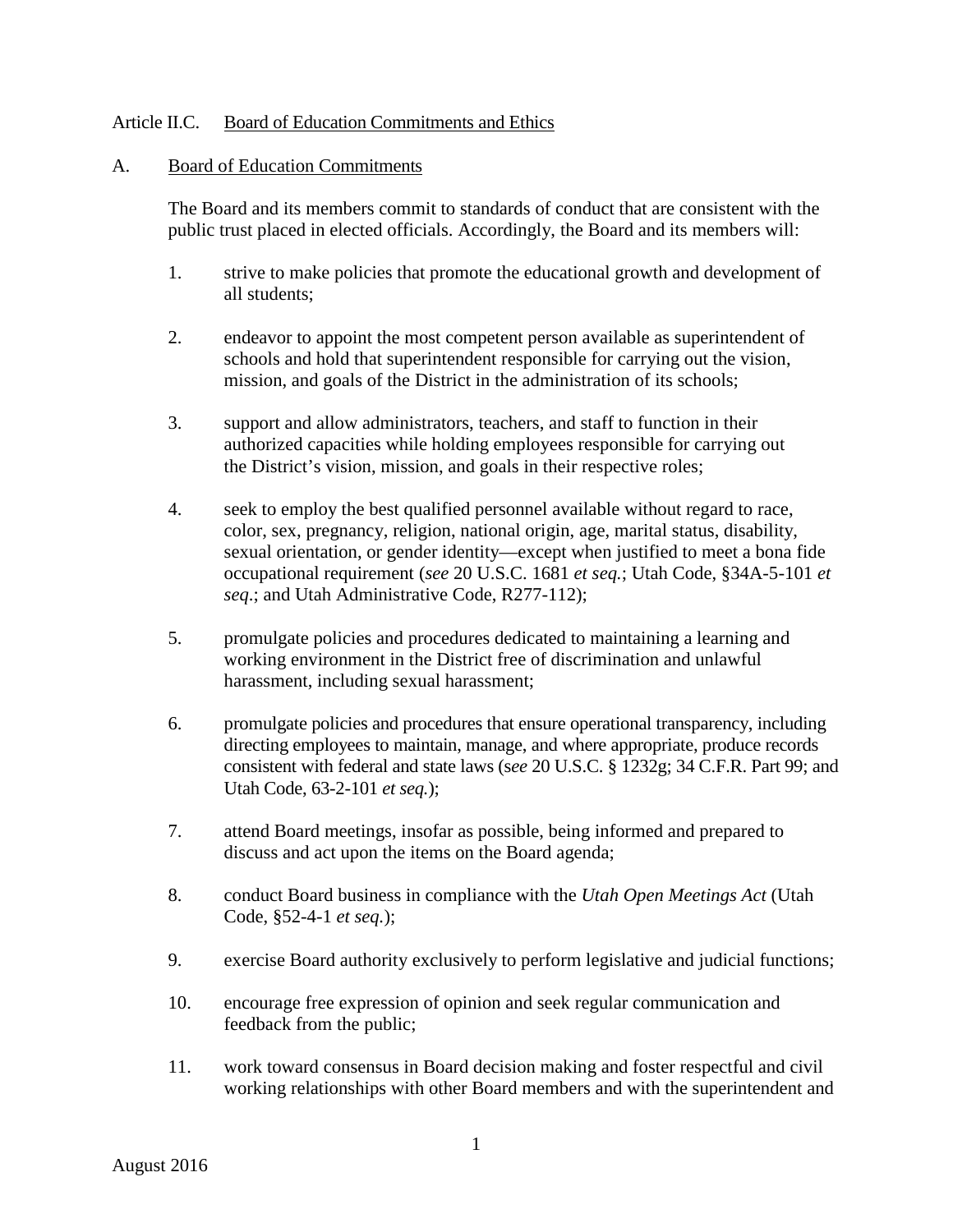District staff while recognizing the value of diverse perspectives and differences of opinion; and

12. strive to be effective educational leaders by participating in professional development, studying education issues, fulfilling assigned Board duties, building relationships with community organizations and leaders, communicating with constituents, and advocating for public education.

## B. Board of Education Code of Ethics

- 1. Members of the Board may receive compensation for services and necessary expenses in accordance with Utah Code, §53A-3-202. For purposes of Utah Retirement Systems (URS) coverage, however, duly elected members of the Board are classified as part-time employees and ineligible for URS benefits.
- 2. Members of the Board may not use their position, or information acquired by reason of their position, for any improper or unlawful purpose including substantially furthering personal economic interests or securing special privileges or benefits for themselves or others that would impair the members' independent judgement or interfere with the ethical performance of the members' duties in violation of Utah Code, §67-16-4.
- 3. The Board will officially accept gifts and donations on behalf of the District; such acceptance, however, shall not obligate the Board to act in any way contrary to the best interests of students and the public. Further, the Board or its members shall not request, demand, or accept personally or on behalf of the District, a loan, donation, gift of substantial value, or an economic benefit tantamount to a gift in violation of Utah Code, §§67-16-5 to 5.6.
- 4. The Board and its members shall not misappropriate or misuse public funds or resources and shall be responsible fiscal managers of public funds. Expenditure of public funds shall only be made in accordance with federal or state law and District policies.
- 5. Members of the Board shall disclose any compensation or any position (whether officer, director, agent, employee, or owner of a substantial interest) in any business entity that does business with or is subject to the regulations governing the District or other public agency in a sworn affidavit and file it with the state attorney general, the District, and any other agency involved in the business or transaction consistent with Utah Code, §§67-16-6 to 8. Further, members of the Board shall have no personal investments and/or conduct any business creating a substantial conflict of interest between Board members' private interests and their public duties in violation of Utah Code, §67-16-9.
- 6. Members of the Board shall maintain the confidentiality of information obtained in executive session or other confidential information otherwise obtained in an official capacity.